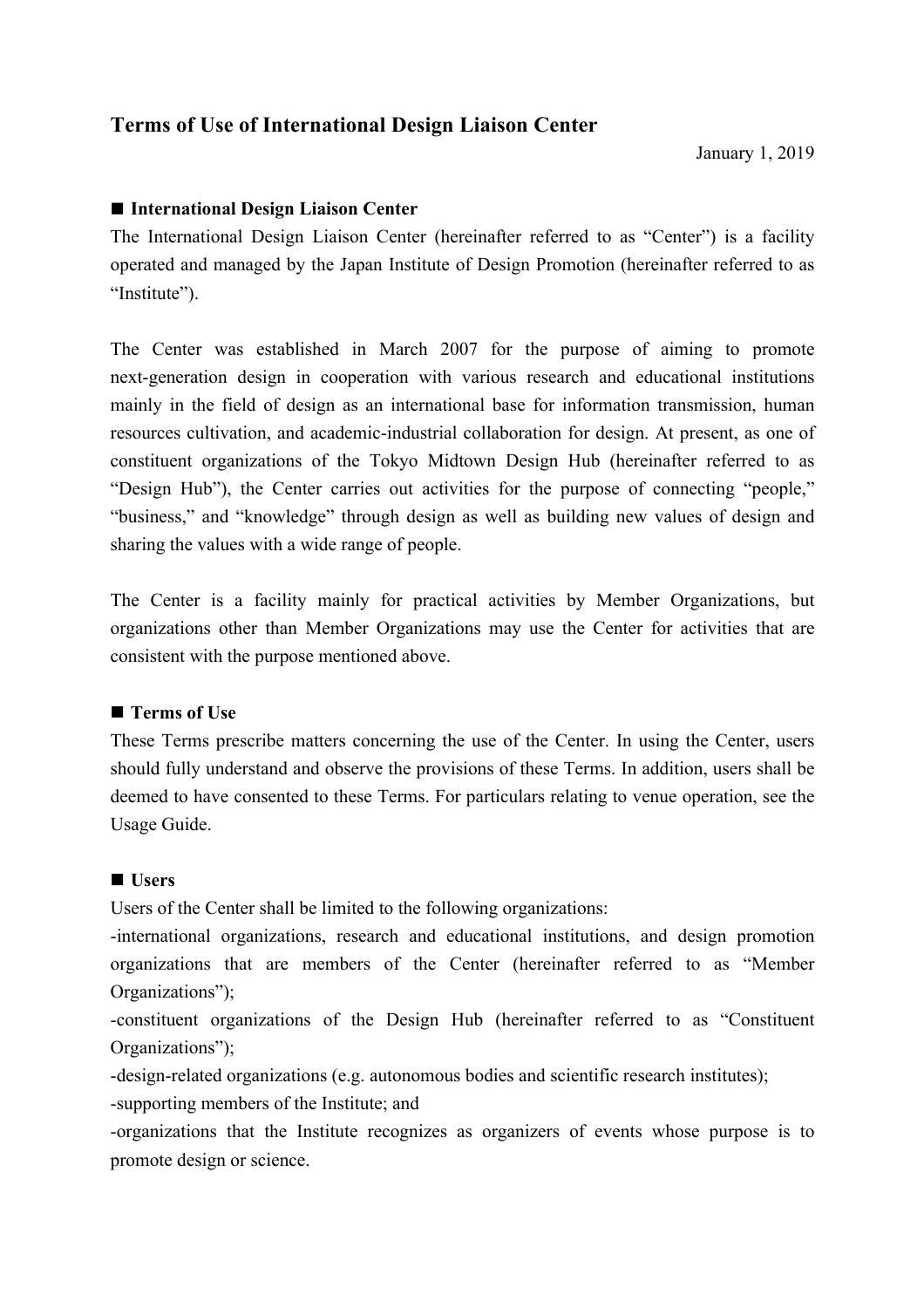## ■ **Way to Use**

Only events that are an activity contributing to promotion of design or science may be held at the Center.

The Center may not be used for an event whose main purpose is to promote sales, such as the presentation of new products by companies.

In addition, only activities for which consent is given to making their details public on the Center's website according to the purpose of the Center's activities may be carried out at the Center.

## ■ **Usage Time**

The Center is available as follows.

-Open throughout the year except for the beginning and the end of the year (according to the holidays at the beginning and the end of the year of the Design Hub).

-Available hours:

From 9:00 to 21:00

The available hours shall be from unlocking to locking. Allow extra time for preparation and removal. In the case of using the Center outside the available hours, consult with the secretariat in advance.

-Please understand that the Center may have a special holiday for inspection of its facility and equipment or for other reasons.

## ■ **Usage Fees**

In using the Center, users should bear the following usage fees for maintenance and administration costs for the Center. Usage fees shall vary depending on the user and the way in which the Center is used.

1. Cases where a Constituent Organization, Member Organization, or supporting member of the Institute uses the Center for an activity of the Center or Design Hub.

2. Cases where a Constituent Organization, Member Organization, or supporting member of the Institute uses the Center for its own activity.

3. Design-related organizations (e.g. autonomous bodies and scientific research institutes).

4. Organizers whose purpose is to promote design or science.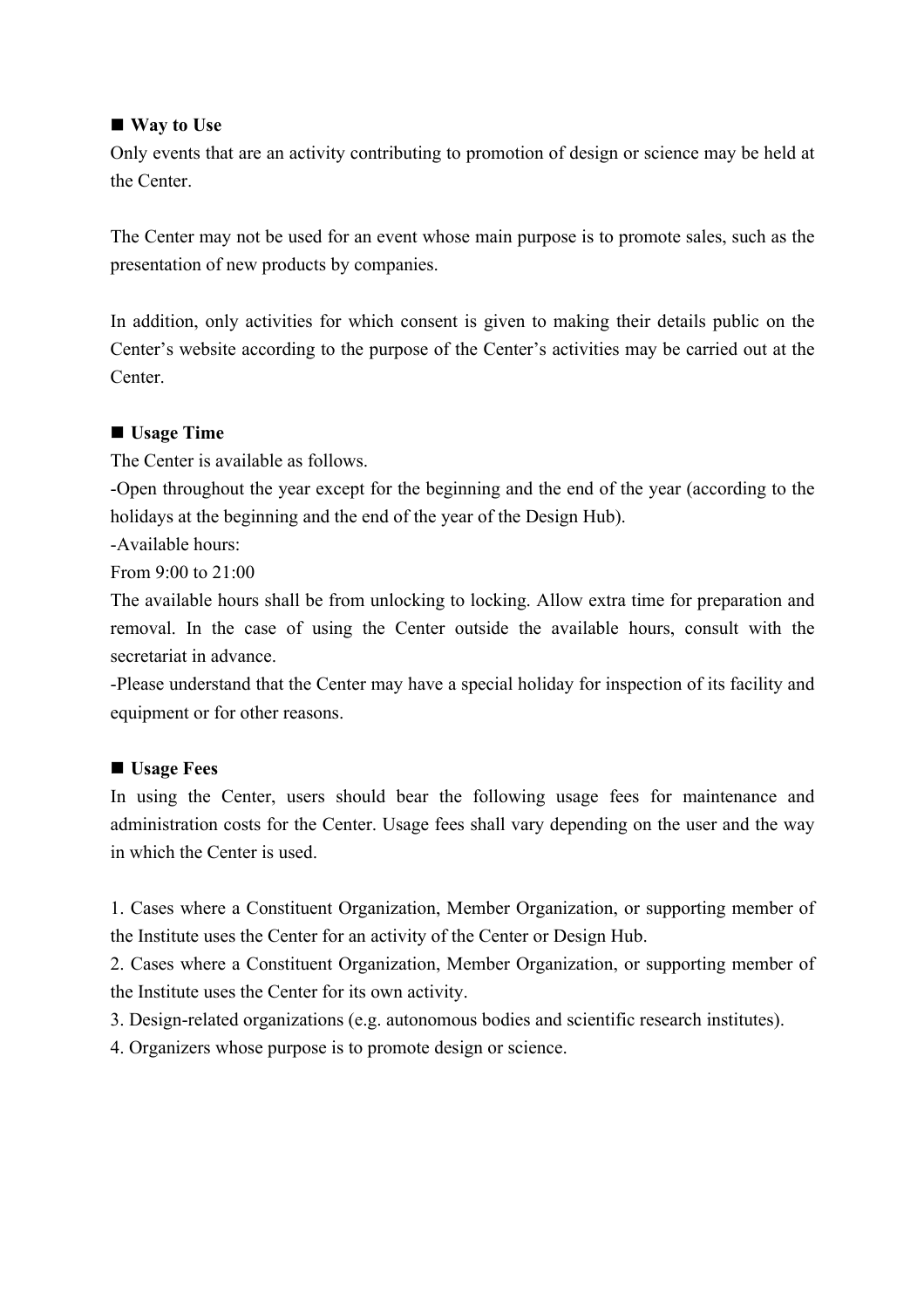|                   |                | *A reservation may be made for not less than 3 hours | All day use          | for<br>Fee |         |         |         |        |  |  |  |  |
|-------------------|----------------|------------------------------------------------------|----------------------|------------|---------|---------|---------|--------|--|--|--|--|
|                   |                | between 9:00 and 21:00.                              | $(12 \text{ hours})$ | extension  |         |         |         |        |  |  |  |  |
|                   | 3h             | 4h                                                   | $9:00-21:00$         | Per hour   |         |         |         |        |  |  |  |  |
| $\left( 1\right)$ | Free of charge |                                                      |                      |            |         |         |         |        |  |  |  |  |
| $\left( 2\right)$ | 20,000         | 25,600                                               | 31,200               | 36,800     | 48,000  | 59,200  | 70,000  | 5,600  |  |  |  |  |
| (3)               | 49,000         | 63,000                                               | 77,000               | 91,000     | 119,000 | 147,000 | 175,000 | 14,000 |  |  |  |  |
| $\left( 4\right)$ | 70,000         | 90,000                                               | 110,000              | 130,000    | 170,000 | 210,000 | 250,000 | 20,000 |  |  |  |  |

(price:JPY)

⑴Use by a Constituent or Member Organization or supporting member of the Institute as part of the Center's or Design Hub's activity

⑵Use by a Constituent or Member Organization or supporting member of the Institute for its own activity

⑶Use by a design-related organization (an autonomous body or scientific research institute) ⑷Use by an organizer whose purpose is to promote design or science

\*Fees do not include consumption tax.

\*Usage time shall include time for preparation and removal.

\*Extra cost may be incurred according to the hours during which a user uses the Center.

\*Usage fees include lighting and heating expenses, fees for AV machines, and cleaning charges.

\*A usage fee for use during hours other than those mentioned above, for example, use for two or more consecutive days, shall be fixed according to the fees shown above, as a rule, but may be fixed individually.

\*After an application for use is accepted, when the user cancels the application or changes the date and time or usage time for reasons of its own, the user shall promptly contact the Center by e-mail or in writing.

\*If a user cancels use in a period from five days before the use to the date of use, the Center shall request that the user pay the full amount of the usage fee as a cancellation fee.

# ■ Method of Paying Usage Fees

According to the terms stated in the Application for Use and the actual conditions of use, the Center shall issue an invoice within one month following use. The user shall pay the usage fee by depositing it into the designated financial institution before the date stated on the invoice. \*Bank transfer charges shall be borne by the user.

## ■ Publication of Information

According to the purpose of the Center's activities, the Center shall make public any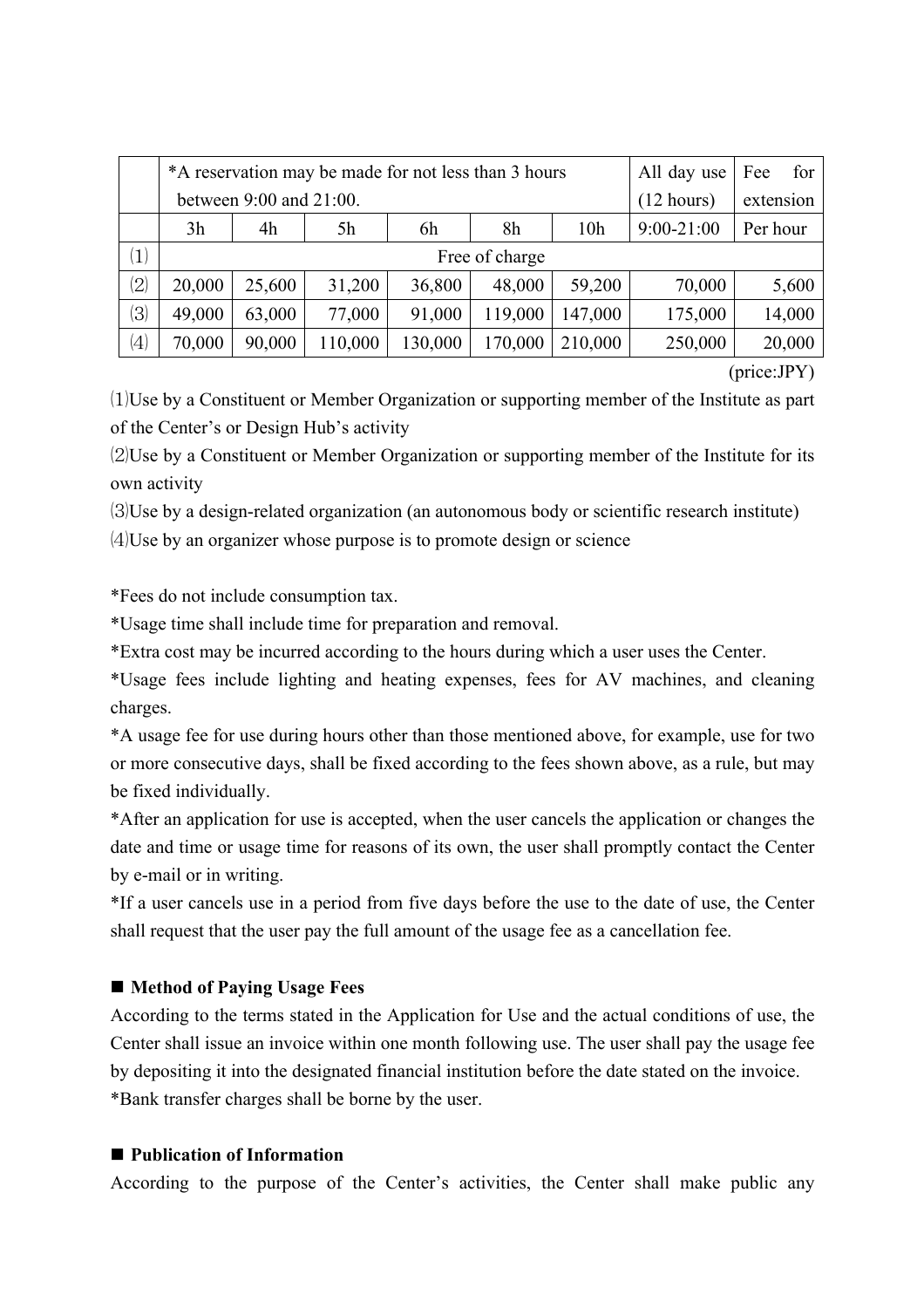information about events it hosts on the Design Hub's website as Events Information, as a rule.

In addition, when a Constituent Organization, Member Organization, or supporting member of the Institute uses the Center for an activity of the Center or Design Hub, the Center shall have the user submit a summary of the event details afterwards that is within about one thousand characters in length.

# ■ **Prohibited Matters**

The matters set forth in the following items shall be prohibited:

1. conduct that contravenes laws and regulations or public order and morals or conduct liable to corrupt good public morals;

2. use whose actual conditions are quite different from what has been described at the time of application;

3. conduct liable to dirty or damage the facility, equipment or the like;

4. bringing combustible or inflammable articles or dangerous objects into the Center;

5. smoking;

6. conduct liable to cause trouble or give an unpleasant feeling to others in such a way as making a loud noise, causing objects to vibrate or giving off a bad smell;

7. using an organized crime group or other antisocial force;

8. the sale of articles or a fund-raising activity without permission in the Center;

9. transferring or subleasing the whole or any part of the right to use the Center to a third party; or

10. any other act that the Center finds inappropriate in terms of managing or operating it.

# ■ Rescission of Acceptance of Use and Restriction of Use

In a case falling under any of the following items, the Center shall rescind acceptance of use or shall restrict or suspend use even while a user is using the Center. Moreover, even if a loss arises to the user as a result of the rescission, restriction or suspension, neither the Institute nor the Center shall assume liability for that loss.

1. If it is found that the user's activity falls under any of the items of Section (Prohibited Matters) above.

2. If it becomes impossible to use the Center owing to force majeure such as a natural disaster, unforeseen accident or disaster.

3. If unavoidable circumstances arise in terms of managing or operating the Center.

## ■ Users' Responsibility for Management

-During the time of use, users shall have an obligation to endeavor to preserve the facility and equipment and to pay attention to confirming visitors' safety. Users should always use the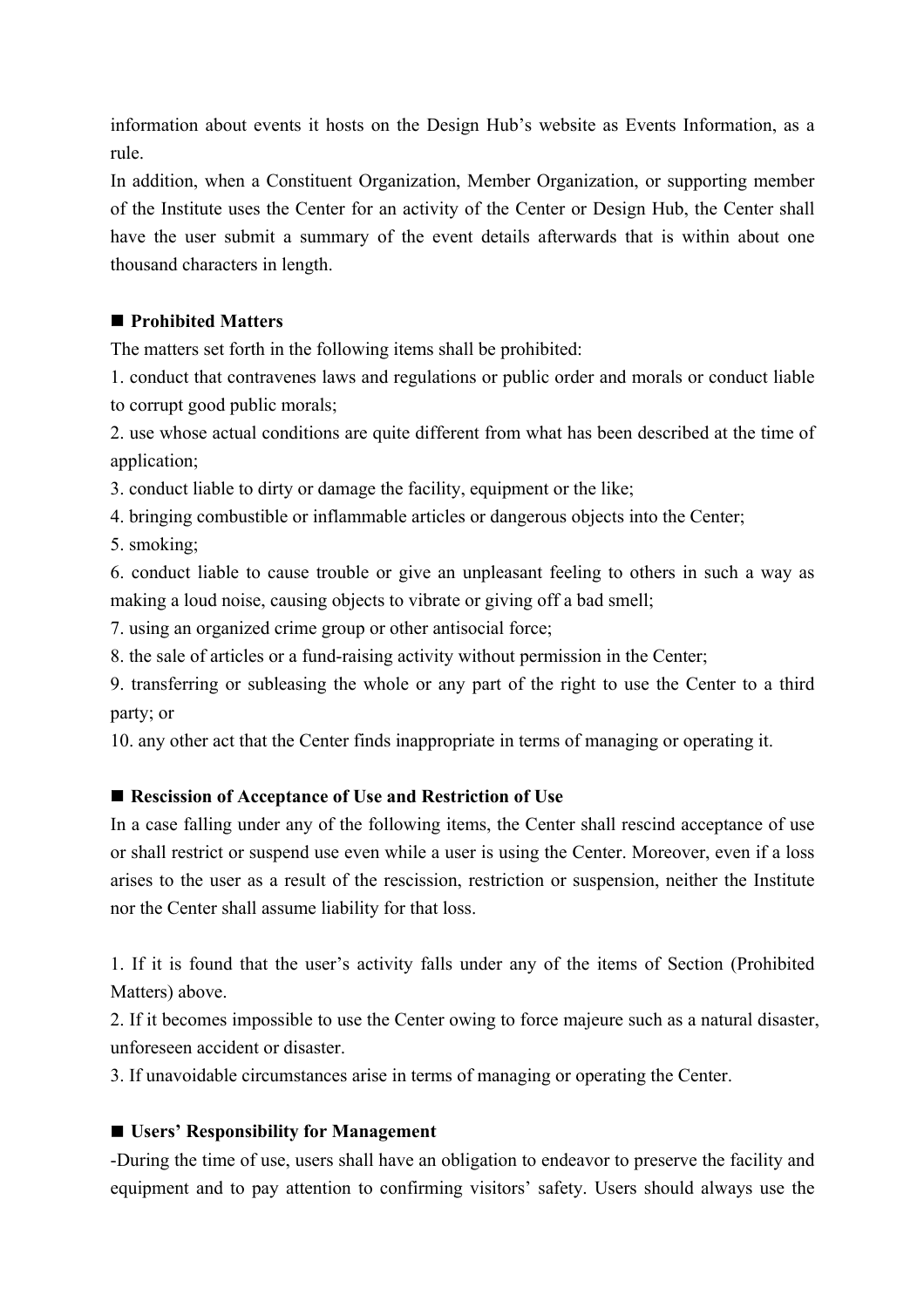Center with due care of a prudent manager.

-Users should observe the provisions set forth in these Terms of Use of the Center and the related laws and regulations and should have relevant persons, visitors and others observe those provisions.

-In using the Center, users should check emergency exits and the evacuation conduct method, in preparation for an unforeseen disaster or accident, and should keep every relevant person informed about them. In addition, users should act on the Center's and Tokyo Midtown's instructions in case of emergency.

-Users shall assume full responsibility to manage any accident resulting in injury or death or the theft of or damage to an article which arises when using the Center, as a rule.

-If damage to or a loss of the Center's facility, equipment or fittings arises during the time of use, the user shall compensate for the amount of that damage or loss for whatever reasons.

-Users shall be responsible for managing machines, materials, and fittings brought by them into the Center.

### $\blacksquare$  Application for Use

An organization that wishes to use the Center shall make an application through the following procedure after it consents to these Terms. For inquiries, apply to the secretariat.

### [Start time of receipt]

The Center shall start to receive reservations and applications for use from six months before the date of use, provided that the Center shall start to do so from one year before the date of use only when the use coincides with a themed or special exhibition by the Design Hub.

## [From inquiries about availability to application]

- An applicant should inquire to the Center by telephone or e-mail about whether the Center is available on the desired day and time and for the desired way of using the Center.

- When available, the applicant may make a provisional reservation by e-mail (the Center will not receive a provisional reservation by telephone). The applicant should send an e-mail containing their desired date and time of use, the name of the user, and the desired way of using the Center, to the Center's e-mail address mentioned below. A provisional reservation shall be deemed to have been received when the Center replies to that e-mail.

-When the way of using the Center and the date are decided, the applicant should promptly submit a prescribed Application Form for Use (a PDF file of a document with a seal may be temporarily received, but the applicant should submit the original document without fail afterward).

-The Center shall accept a reservation formally when it receives the Application for Use. An application made by Application Form for Use shall take precedence over provisional reservations, even if a provisional reservation was made at an earlier date.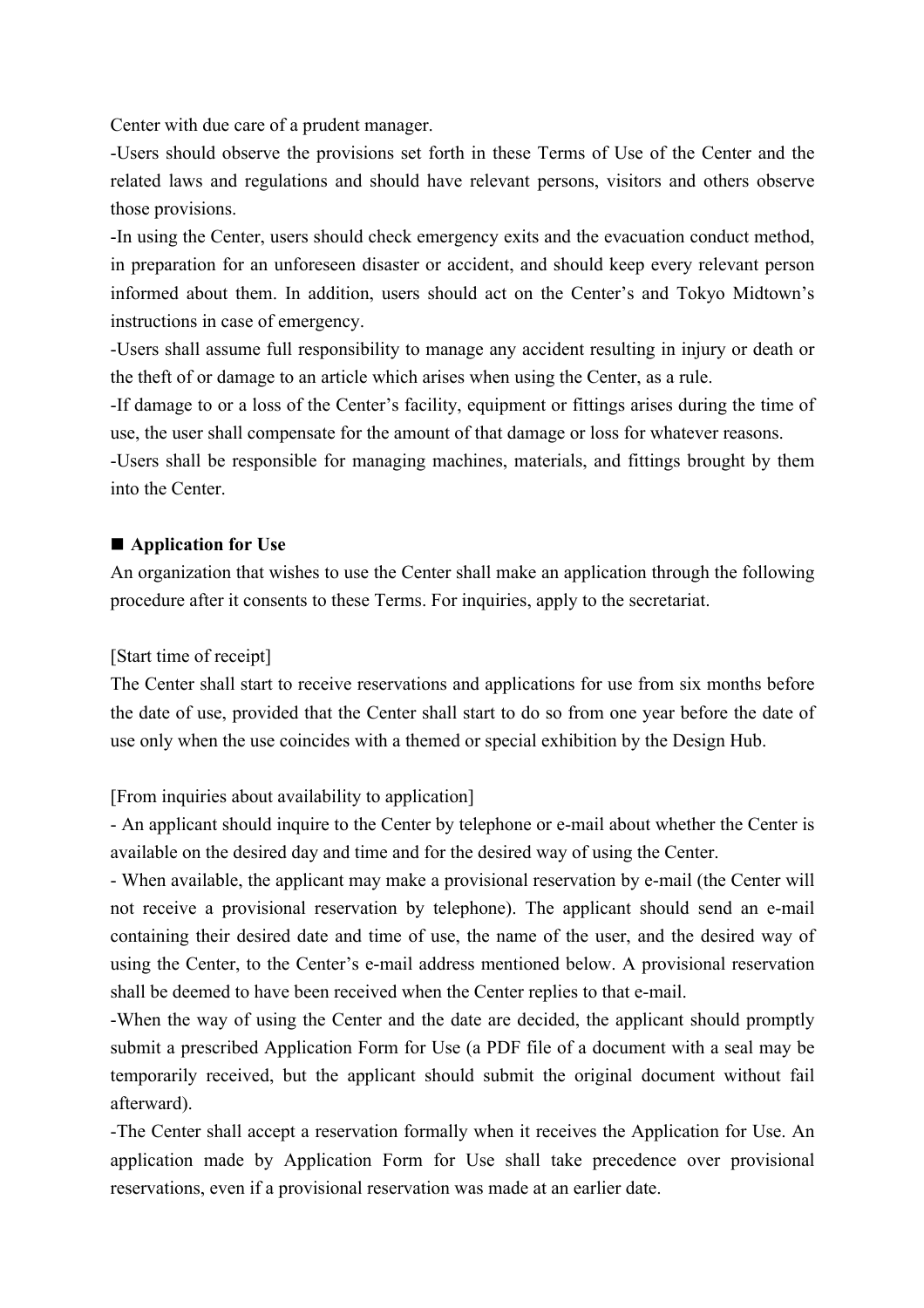-The applicant should submit an Application Form for Use without fail at least one month before the date of use.

-The date and hours of use may be occasionally changed at the discretion of the Institute or Center.

[Flow of application]

\*From 6 months before, as a rule

\*Application form must be submitted about 1 month before



Contact details for inquiries, provisional reservations, and application: Secretariat of the International Design Liaison Center The Japan Institute of Design Promotion Midtown Tower 5F, 9-7-1 Akasaka, Minato-ku, Tokyo 107-6205 E-mail: liaison-info@jidp.or.jp Tel.: 03-6743-3779 Fax.: 03-6743-3775

These Terms have been revised on January 1, 2019 and shall apply to applications on and after February 1, 2019. Moreover, these Terms are subject to alteration without notice in the future.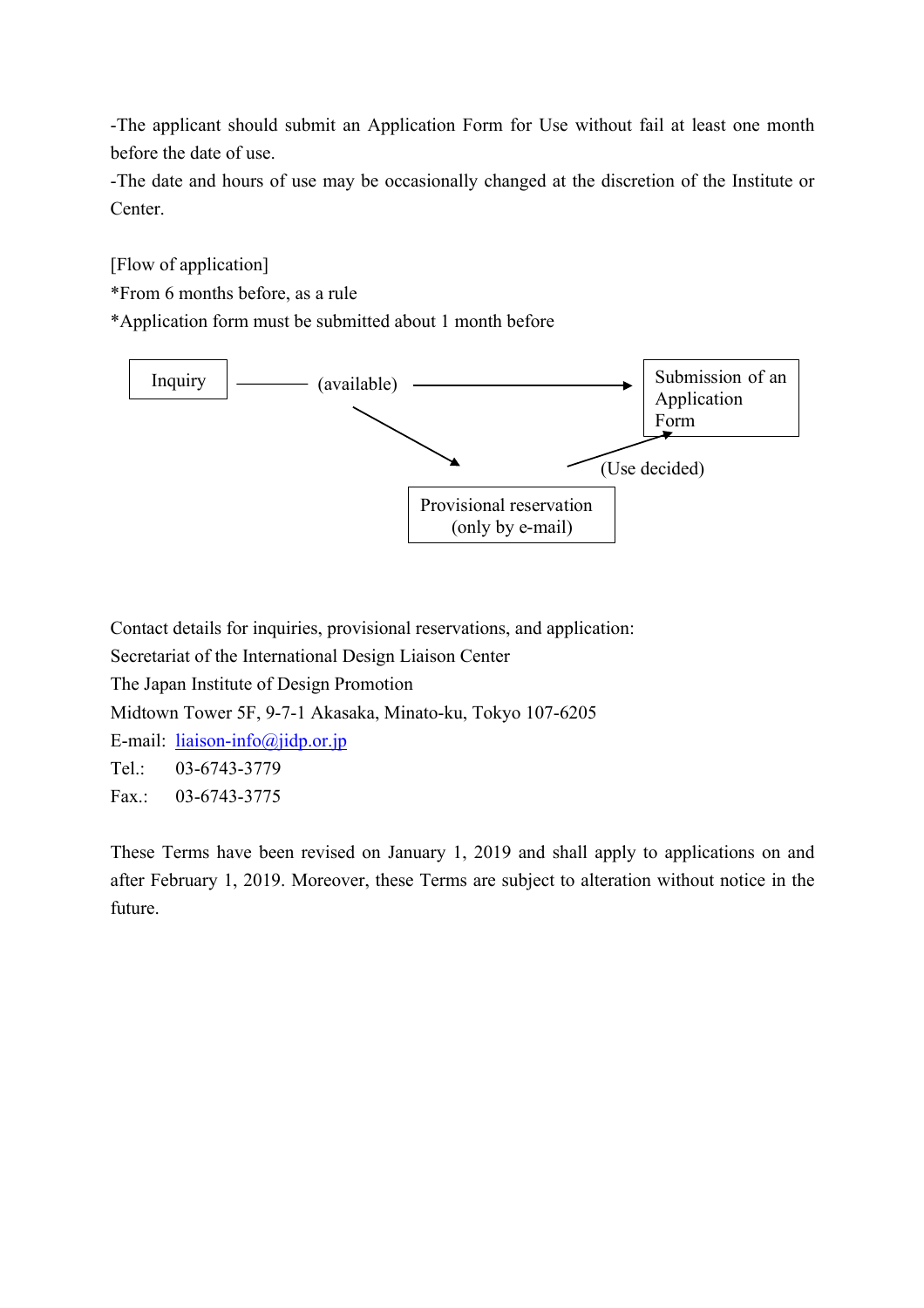# **Usage Guide to International Design Liaison Center**

This Usage Guide organizes a flow from after submission of an Application Form for Use to the close of an event in using the International Design Liaison Center (hereinafter referred to as "Center").

Read this Guide when you use the Center and cooperate to provide necessary documents and various pieces of information to the Center.

# ■ The Center's Fittings

Users may use the Center's fittings free of charge within the usage time. In addition, users may bring fittings into the Center themselves.

# ■ The Center Staff Members Attendance

Users may request that one staff member of the Center attend their event and assist them with their work at the hall. Make that request by stating it on the Application Form for Use or informing the Center of it by e-mail afterward.

## ■ **Publicity**

Users shall recruit participants and inform people of their event themselves, as a rule.

The Center will carry out public relations as follows.

-The Center will post public information stated on the Application Forms for Use and publicity information optionally provided by users on the Tokyo Midtown Design Hub's official website and will post a notification through its official SNS.

-The Center will post a notice of an event in Tokyo Midtown buildings on the date it is held. <Provision of optional publicity information>

-When a user wishes to have detailed information posted on the official website, send optional publicity information, including articles for a press release and images to the Center.

-The information may be edited or summarized for posting.

-It will take around one week to complete posting of the information.

-Some pieces of the information may not be posted if the date of the event is near.

# ■ Carrying In and Out

<Case where users carry items in and out themselves>

-Time to carry items in and out and time for preparation work for an event shall be included in the usage time.

-When a user wishes to use carts for carrying items in and out, the user must carry items in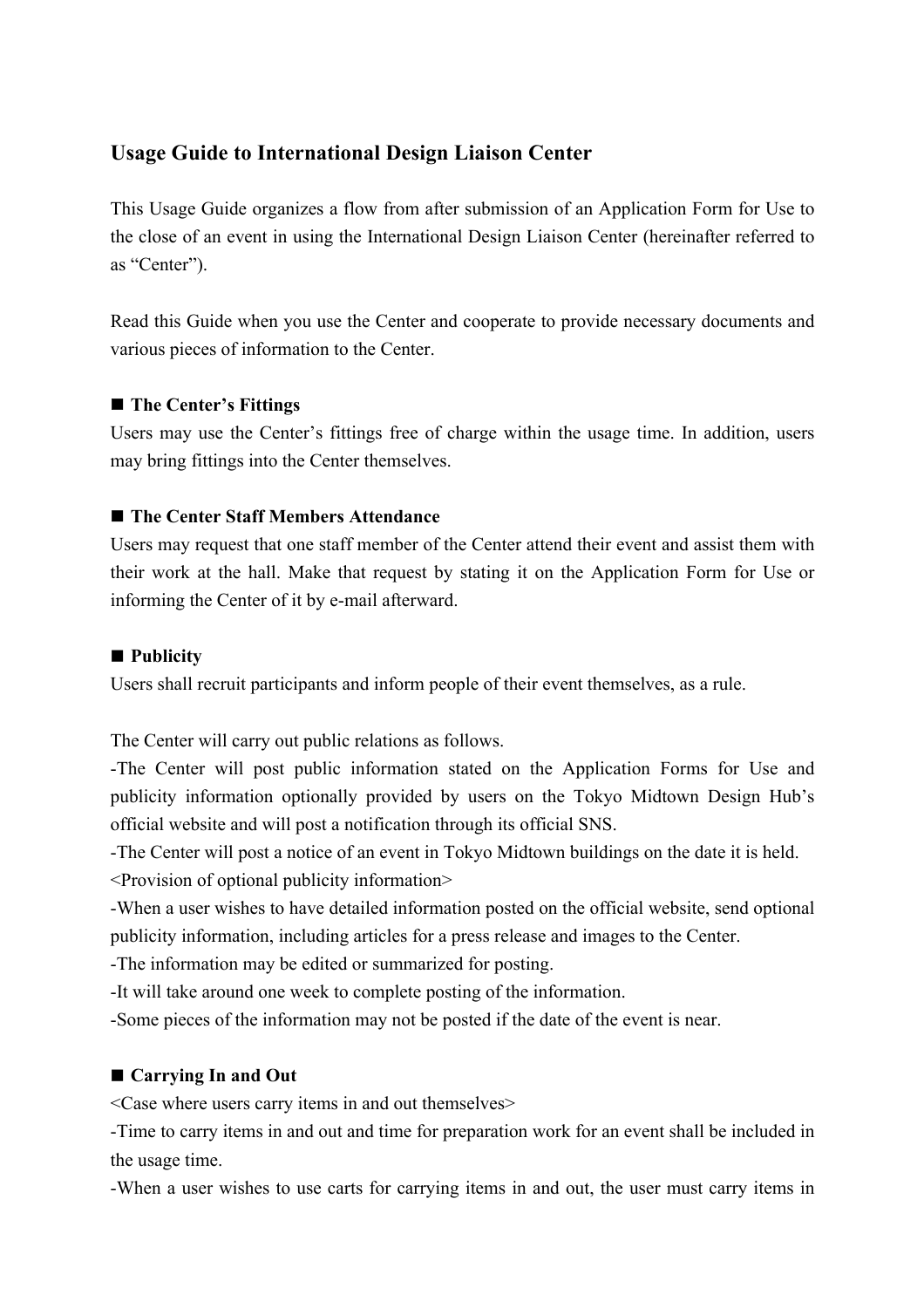and out along traffic lines for carrying in and out from the freight handling space in the Tower building of Tokyo Midtown. In that case, the user must submit an Application Form for Carrying-in-and-out Work to the Distribution Center of Tokyo Midtown at least three business days before carrying-in-and-out work. For particulars, apply to the Center.

 $\leq$ Case where users wish to send things beforehand by courier $\geq$ 

-Items must reach the Center no later than "two days before an event" (or on Friday morning when the event is held on Monday).

-Specify "fittings carried in the Liaison Center" as well as the usage schedule and the user name on the shipping slip.

-Inform the Center of the slip number and the shipping date of the shipment by e-mail after dispatch.

-Receive the shipment at the office of the Japan Institute of Design Promotion (JDP) on the date of use.

-Users may dispatch items from the Center by courier. Ask the Center's person in charge to arrange a slip for cash on delivery (the Center refuses to dispatch items by using a slip carried in by users).

-The Center will dispatch items by courier from the JDP office. Bring to the Institute's office a shipment to which a slip is affixed.

# ■ Eating and Drinking by Catering

-Users may provide food and drink through catering in the Center. Users should submit an application or make a notification of that provision to a public agency on their own responsibility when it is necessary to do so.

-Special dealers are not designated for catering. When catering involves carrying in and out by means of carts, submit an Application Form for Carrying-in-and-out Work in accordance with the preceding section.

-When a large quantity of waste is produced from food and drink provided by catering, make arrangements for disposal of the waste on the user's part.

# ■ From Entry to the Room to Leaving the Room

-Come to the JDP office at the start time of use and call the Center's person in charge.

-The Center will lend out one security card key to the user at the start of use. Return the card key to the Center promptly after the end of use.

-Users should arrange the tables, chairs, and other fittings of the Center themselves in the way they desire, and should return them to their original state on their own responsibility after the end of use.

-Make requests to regulate the room temperature and to raise or lower blinds to the Center's person in charge.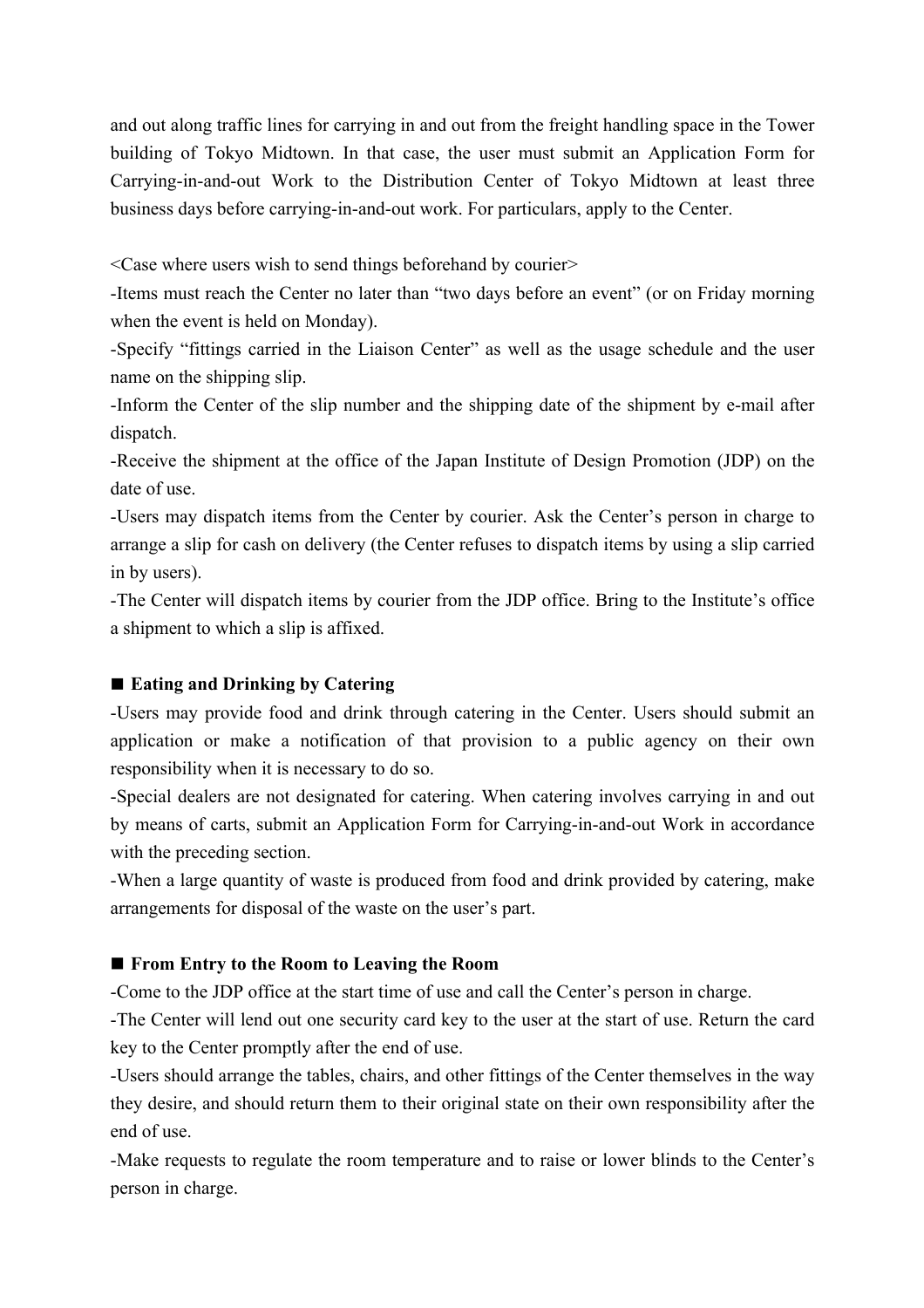-Wi-Fi devices which users may use free of charge are installed in the Center. Inquire about those devices to the Center's staff member at the hall.

-There is no storage space in the Center. After usage time in the Center, users may not store machines, materials, and packing materials for long periods of time, and may not leave those items in spaces for common use. Carry out or dispose of such items upon the end of use.

-The Center will dispose of trash produced during events in the Center if the amount of the trash is permissible. In that case, users have to separate burnable and incombustible trash, cans, bottles, and plastic bottles. Cooperate to do so. (The Center will supply trash bags. Ask the Center's staff member to supply those bags.) The Center prohibits users from leaving trash in the building's pantry.

-Users should dispose of large quantities of waste, bulky waste, or industrial waste on their own responsibility.

-If a user is responsible for extreme defacement of the facility, the Center will request that the user pay a separate cleaning charge.

**This Guide has been updated on January 1, 2019 and is subject to alteration without notice in the future.**